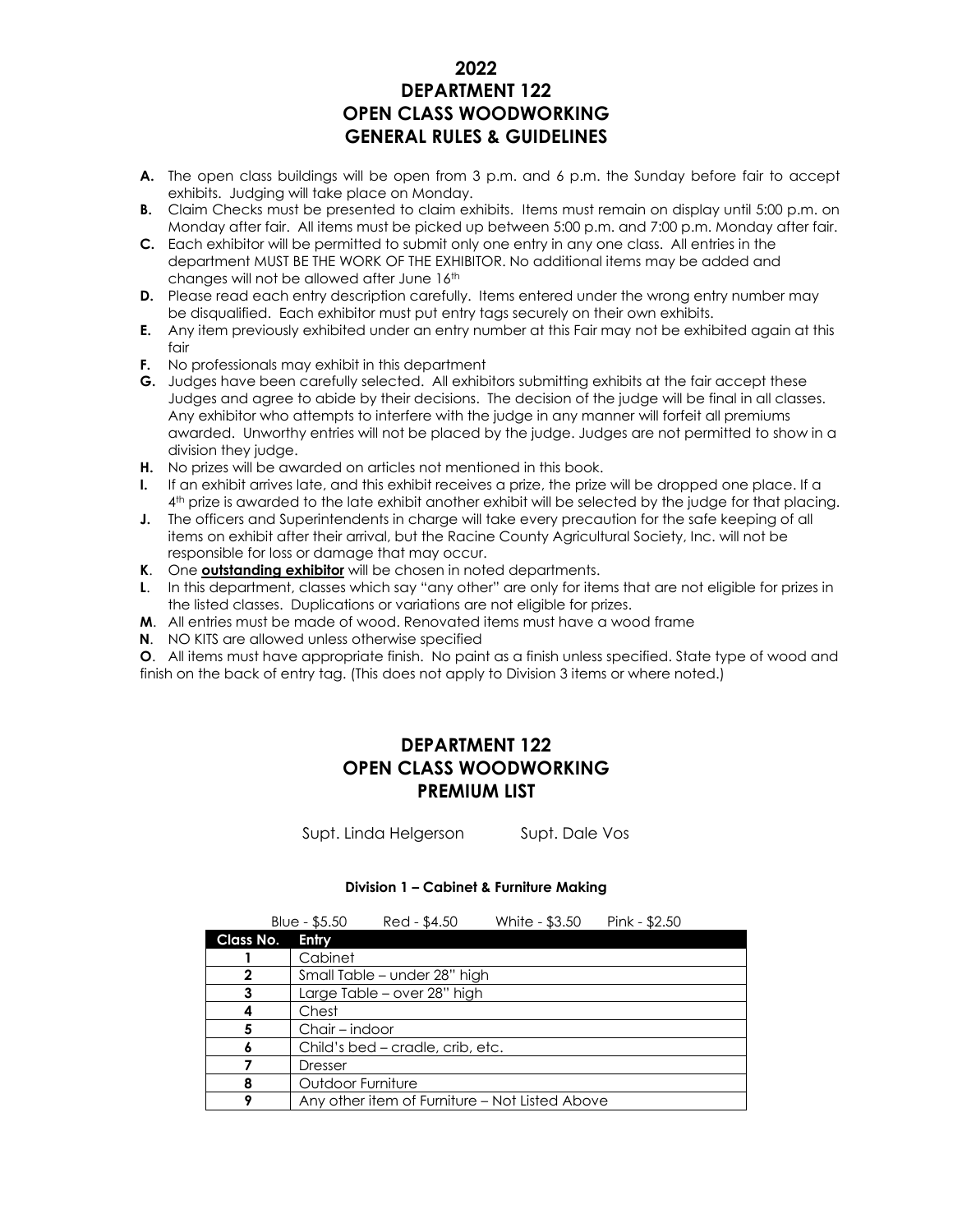#### **Division 2 – Wood Turning**

|           | Blue - \$3.00        | Red - \$2.50                          | White - \$2.00                                | Pink - \$1.50 |
|-----------|----------------------|---------------------------------------|-----------------------------------------------|---------------|
| Class No. | Entry                |                                       |                                               |               |
|           | Bowl / Plate / Dish  |                                       |                                               |               |
| 2         | Candle Holder        |                                       |                                               |               |
| 3         | Cup or Mug           |                                       |                                               |               |
|           | Lamp                 |                                       |                                               |               |
| 5         |                      | Stationary Item – pens, letter opener |                                               |               |
|           | Vase or Goblet       |                                       |                                               |               |
|           |                      | Item for use in Kitchen               |                                               |               |
| 8         |                      | Gavel / Mallet / Tool for Shop        |                                               |               |
| 9         | Bowl or Box with Lid |                                       |                                               |               |
| 10        | Ornamental Item      |                                       |                                               |               |
|           |                      |                                       | Any other Wood Turned Item – Not Listed Above |               |

### **Division 3 – Wood Carving**

|           | Blue - \$3.00    | Red - \$2.50            | White - \$2.00                                | Pink - \$1.50 |
|-----------|------------------|-------------------------|-----------------------------------------------|---------------|
| Class No. | Entry            |                         |                                               |               |
|           | <b>Bird</b>      |                         |                                               |               |
| 2         | Wild Animal      |                         |                                               |               |
| 3         | Domestic Animal  |                         |                                               |               |
|           | Fish             |                         |                                               |               |
| 5         | Chip Carving     |                         |                                               |               |
|           | Ornament         |                         |                                               |               |
|           | Whimsical Figure |                         |                                               |               |
| 8         |                  | Cane or Walking Stick   |                                               |               |
| 9         |                  | Picture or Wall Hanging |                                               |               |
| 10        |                  |                         | Any other Wood Carved Item - Not Listed Above |               |

### **Division 4 – Scroll Saw Work**

|              | Blue - \$3.00<br>Red - \$2.50<br>White - \$2.00 | Pink - \$1.50 |  |
|--------------|-------------------------------------------------|---------------|--|
| Class No.    | Entry                                           |               |  |
|              | Clock - Shelf                                   |               |  |
| $\mathbf{2}$ | Clock - Wall Hanging                            |               |  |
| 3            | Compound Cut Item                               |               |  |
| 4            | Game Board with Playing Pieces                  |               |  |
| 5            | Item of Intarsia                                |               |  |
| 6            | Item for Kitchen                                |               |  |
| 7            | Item for Outdoor Use                            |               |  |
| 8            | <b>Jewelry Box</b>                              |               |  |
| 9            | Ornament - any holiday                          |               |  |
| 10           | Plaque or Mirror Wall Hanging                   |               |  |
| 11           | Portrait (include photo if not famous person)   |               |  |
| 12           | Relief Work or Inlay                            |               |  |
| 13           | Shelf - Wall Hanging                            |               |  |
| 14           | Toy or Puzzle - no paint                        |               |  |
| 15           | Vase or Basket                                  |               |  |
| 16           | Any other Scroll Saw Item – Not Listed Above    |               |  |